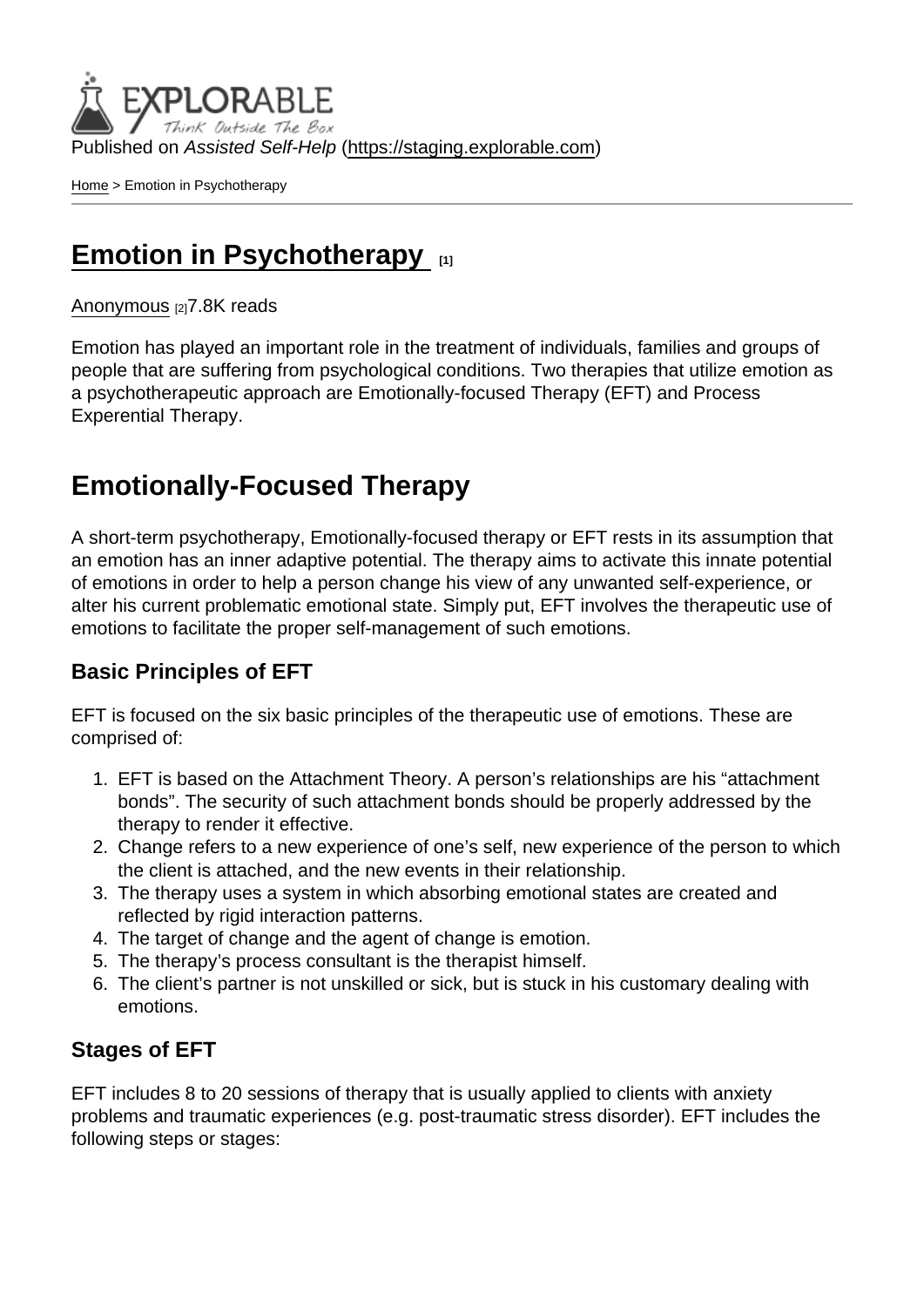Stage 1: Stabilization

Stabilization is the stage where assessment and de-escalation occurs. The first four steps of the therapy are under this stage, which include:

Step 1: Assessment

Step 2: Determining negative cycle and attachment problems or issues

Step 3: Gaining access to the roots of attachment emotions

Step 4: Reframing the problem into a cycle and identifying attachment needs and fears

### Stage 2: Bond Restructuring

This stage is also referred to as "change phase" and involves step 5 to step 7:

Step 5: Gaining Access to assessed needs, fears, and self-models

Step 6: Acceptance Promotion (the client and his partner accept the needs, fears and models of self)

Step 7: Structuring Emotional Engagement (the client and his partner begin to stop old behavioural patterns)

#### Stage 3: Integration

Also called as "consolidation phase", Stage 3 includes steps 8 and 9:

Step 8: Assuming New positions in the Cycle (client and his partner enact new experiences)

Step 9: Creating New solutions to matter-of-fact issues

The end-result of [EFT](http://www.iceeft.com) [3] is to gain a new attachment bond that becomes the strength of the client and his partner.

## Process Experiential Therapy

A new psychotherapy approach, Process Experiential Therapy uses emotion in processing a client's cognitive and affective aspects. It involves a true and empathic relationship between the client and the therapist. They work together to achieve a balance between "process directiveness" and "relational directiveness". These terms simply mean that the client and the therapist are in a collaborative relationship with the aim of exploring (i.e. processing) the experiences of the client and constructing new meanings of those experiences. In this therapy, emotions are organizing processes that improve the client's problem solving and adaptation capabilities, as well as enhance his endurance to positive change and selfpromotion.